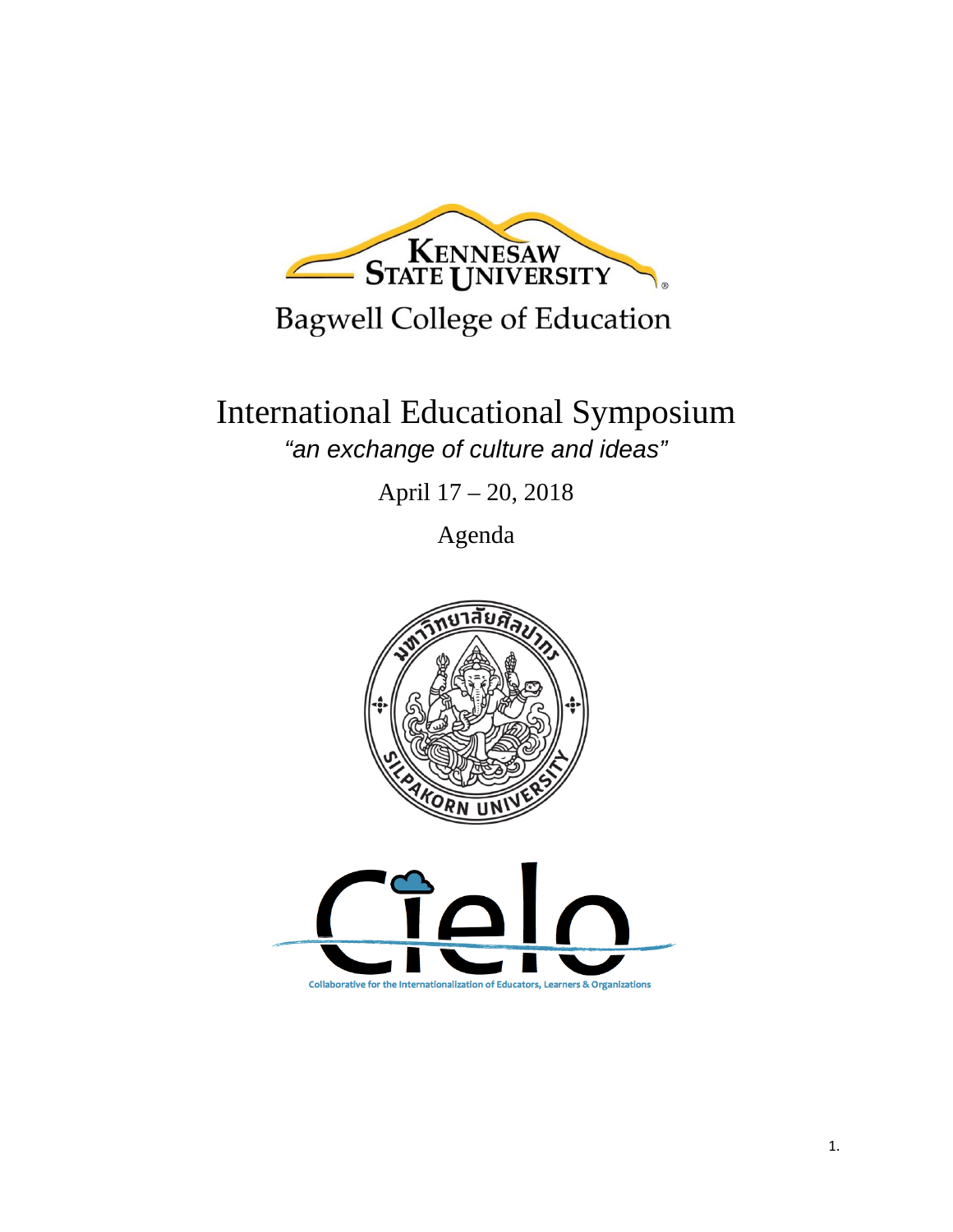## **ย ินดีต้อนรับ** Welcome!

The Bagwell College of Education (BCOE) extends a warm welcome to the doctoral students and advisors from the Faculty of Education from Silpakorn University, Thailand. The 2018 International Educational Symposium is organized by *Collaborative for the Internationalization of Educators, Learners, and Organizations* (CIELO). The theme of this symposium is "an exchange of culture and ideas."

## Agenda

| Time              |                     | <b>Activity</b>                                                                                                                                                                                            | Location                            |  |  |
|-------------------|---------------------|------------------------------------------------------------------------------------------------------------------------------------------------------------------------------------------------------------|-------------------------------------|--|--|
| Monday, April 16  |                     |                                                                                                                                                                                                            |                                     |  |  |
| 7:00 PM           |                     | 17:00 Leave KSU for Airport                                                                                                                                                                                | Jim & Ivan                          |  |  |
| 8:00 PM           |                     | 18:00 Pick-up from Airport                                                                                                                                                                                 |                                     |  |  |
| 9:00 PM           |                     | 19:30 Hotel check-in Kennesaw, GA                                                                                                                                                                          |                                     |  |  |
| Tuesday, April 17 |                     |                                                                                                                                                                                                            |                                     |  |  |
| 8:00 AM           |                     | 8:00 Breakfast at hotel                                                                                                                                                                                    |                                     |  |  |
| 8:30 AM           |                     | Travel by BOB bus to campus - Jim will meet you at hotel and<br>8:30 show you how to ride the bus                                                                                                          |                                     |  |  |
| 9:00 AM           |                     | 9:00 Welcome to KSU & Campus Tour                                                                                                                                                                          | Education<br><b>Building Atrium</b> |  |  |
| 10:30 AM          |                     | 10:30 Kick off session                                                                                                                                                                                     | BEB Room 222                        |  |  |
|                   |                     | Introductions. Welcome from Dean Eaton. Goal setting for<br>the week. Thai students introduce themselves and<br>describe their research ask two questions that they need<br>help with during the training? | BEB Room 222                        |  |  |
| 11:45 - 1:00 PM   |                     | 11:45 - 13:00 Lunch at the Commons                                                                                                                                                                         | Jim, Ivan, Anete                    |  |  |
| 1:00 - 2:30 PM    |                     | Designing Curriculum and Instructional Materials with Dr.<br>13:00 - 14:30 Anete Vasquez                                                                                                                   | BEB Room 222                        |  |  |
| 2:30 - 2:45 PM    | 14:45 - 15:00 Break |                                                                                                                                                                                                            |                                     |  |  |
| 3:00 - 5:00 PM    |                     | 15:00 - 16:30 Qualitative research techniques with Dr. Ivan Jorrin                                                                                                                                         | KE Room 204                         |  |  |
| 5:00 PM           |                     | 17:00 Return to hotel on own via BOB bus                                                                                                                                                                   |                                     |  |  |
| 6:00 PM           |                     | 18:00 Pick up at hotel for kick-off dinner.                                                                                                                                                                | Wright's home                       |  |  |
| 10:00 PM          |                     | 22:00 Return to hotel                                                                                                                                                                                      |                                     |  |  |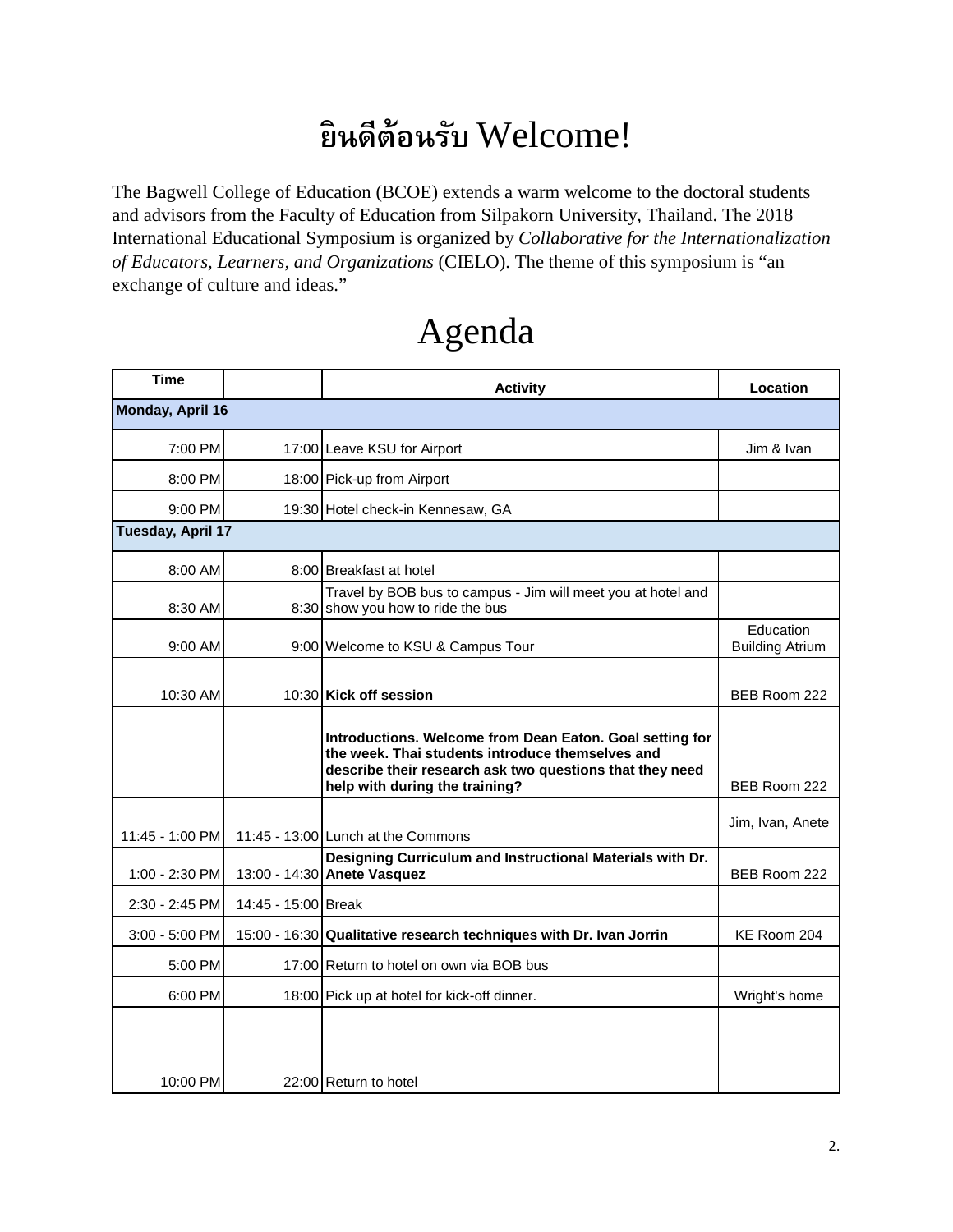| Wednesday, April 18        |                         |                                                                                                                   |                          |  |  |  |
|----------------------------|-------------------------|-------------------------------------------------------------------------------------------------------------------|--------------------------|--|--|--|
| 8:00 AM                    | 8:00                    | Breakfast at hotel                                                                                                |                          |  |  |  |
| 8:30 AM                    | 8:30                    | Travel by BOB bus to campus on own                                                                                |                          |  |  |  |
| $9:00 - 11:00$ AM          |                         | Dr. Olga Koz will meet you. Seminar topic: Writing the<br>9:00 - 11:00 literature review with Dr. Koz             | Library                  |  |  |  |
| $11:00 - 11:15$<br>AM      | 11:00 - 11:15           | Break                                                                                                             | Library                  |  |  |  |
| $11:15$ AM -<br>12:50 PM   | $11:15 - 12:50$         | Tour the library with Dr. Koz                                                                                     | Library                  |  |  |  |
| 1:00 - 2:00 PM             | $13:00 - 14:00$         | Lunch - Dr. Koz will escort them to lunch                                                                         | Olga, April, Jim         |  |  |  |
| 2:00 - 3:30 PM             |                         | 14:00 - 15:30 Tour of the Brain Lab                                                                               | Burrus Bld. 4th<br>Floor |  |  |  |
| $3:30 - 5:00$ PM           | 16:30 - 17:00 Free Time |                                                                                                                   |                          |  |  |  |
| 5:00 PM                    |                         | 17:00 Travel by BOB bus back to hotel on own                                                                      |                          |  |  |  |
| 6:30 PM                    |                         | 18:30 Dinner on own at Cracker Barrel                                                                             |                          |  |  |  |
| Thursday, April 19         |                         |                                                                                                                   |                          |  |  |  |
| 8:00 AM                    | 8:00                    | Breakfast at hotel                                                                                                |                          |  |  |  |
| 8:30 AM                    | 8:30                    | Travel by BOB Bus to Campus on own                                                                                |                          |  |  |  |
| 9:00 - 10:30 AM            |                         | 9:00 - 10:30 Quantitative Research techniques with Dr. Jihye Kim                                                  | KH Room 2107             |  |  |  |
| 10:30 - 10:45<br>AM        | 10:30 - 10:45           | Break                                                                                                             |                          |  |  |  |
| 10:45 - 11:45              | 10:45 - 11:45 Vasquez   | Work time and open consulting with KSU experts about<br>research design: Dr. Jorrin, Dr. Kim, Dr. Wright, and Dr. | KH Room 2107             |  |  |  |
| 11:45 - 1:00 PM            | 11:45 - 13:00 Lunch     |                                                                                                                   | Anete, Ivan, Jihye       |  |  |  |
| 1:00 - 2:20 PM             |                         | Virtual reality with Google Expeditions with Dr. Jim Wright<br>13:00 - 14:20 - Tour innovation lab                | Innovation Lab           |  |  |  |
| 2:30 - 4:00 PM             | 14:30 - 16:00 Jorrin    | Publishing your research with Dr. Olga Koz & Dr. Ivan                                                             | KH Room 2107             |  |  |  |
| 4:30 PM                    |                         | 16:00 Free Time                                                                                                   |                          |  |  |  |
| 5:00 PM                    |                         | 17:00 Travel by BOB bus to hotel on own                                                                           |                          |  |  |  |
| 6:30 PM                    |                         | 18:30 Dinner on own                                                                                               |                          |  |  |  |
| Friday, April 20           |                         |                                                                                                                   |                          |  |  |  |
| 8:00 AM                    | 8:00                    | Breakfast at hotel                                                                                                |                          |  |  |  |
| 8:30 AM                    | 8:30                    | Travel by BOB bus to campus on own                                                                                |                          |  |  |  |
| 9:00 AM                    |                         | 9:00 Dr. April Munson will meet you                                                                               |                          |  |  |  |
| 9:00 - 10:30 AM            |                         | 9:00 - 10:30 Neuropsychology of Art with Dr. Rick Gardner                                                         | Art Building             |  |  |  |
| 10:30 - 12:00<br><b>PM</b> |                         | 10:30 - 12:00 Tour of the Zuckerman Museum                                                                        |                          |  |  |  |
| 12:00 - 1:00 PM            | 12:00 - 13:00 Lunch     |                                                                                                                   | April & Rick             |  |  |  |